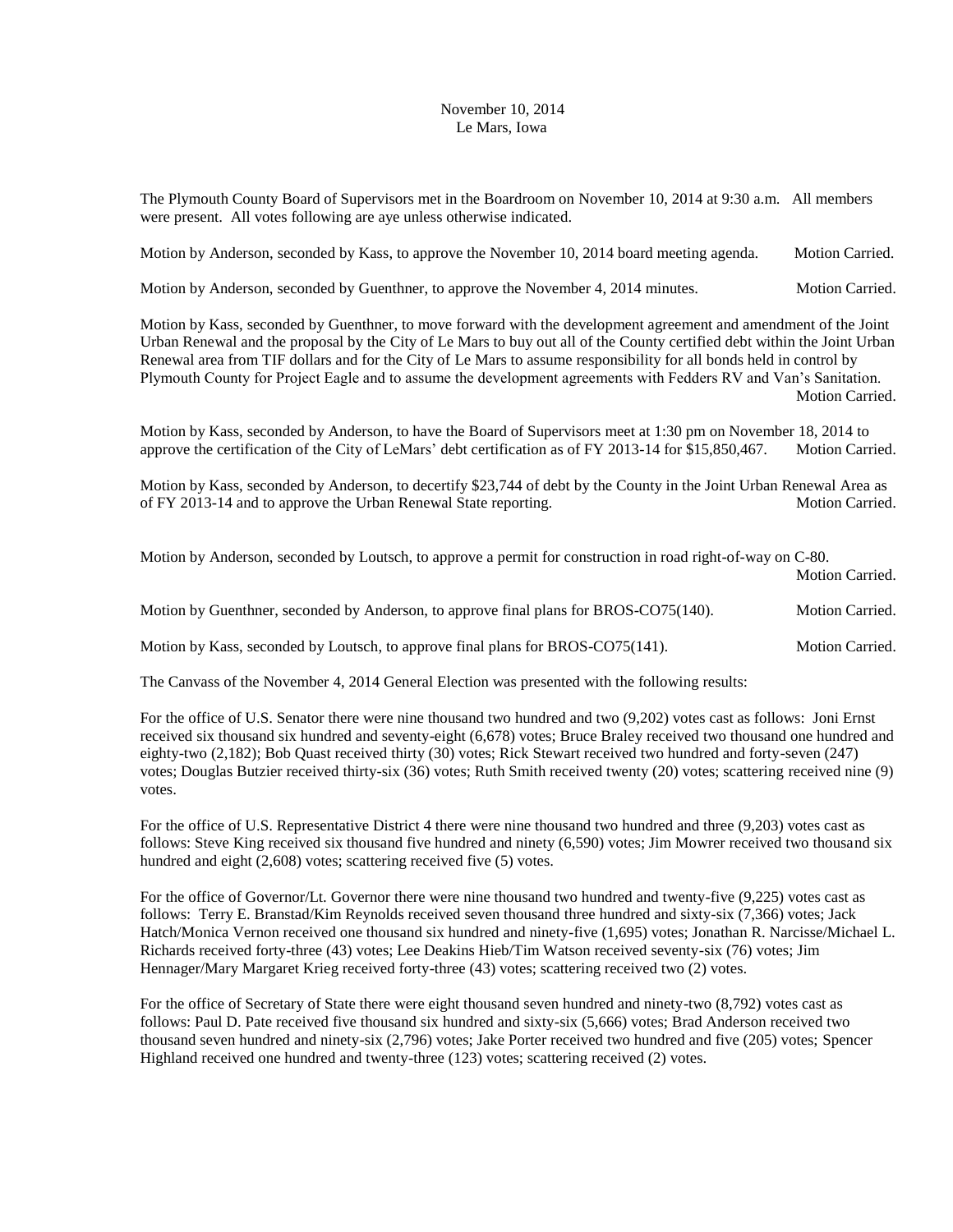For the office of Auditor of State there were eight thousand five hundred and thirty-two  $(8,532)$  votes cast as follows: Mary Mosiman received six thousand four hundred and ninety-nine (6,499) votes; Jonathan Neiderbach received two thousand and thirty (2,030) votes; scattering received three (3) votes.

For the office of Treasurer of State there were eight thousand nine hundred and sixty-nine  $(8,969)$  votes cast as follows: San Clovis received six thousand four hundred and fifty-nine (6,459) votes; Michael L. Fitzgerald received two thousand three hundred and forty-two (2,342) votes; Keith A. Laube received one hundred and sixty-six (166) votes; scattering received two (2) votes.

For the office of Secretary of Agriculture there were eight thousand eight hundred and forty-six (8,846) votes cast as follows: Bill Northey received seven thousand one hundred and sixty-eight (7,168) votes; Sherrie Taha received one thousand four hundred and fifty-eight (1,458) votes; Levi Benning received two hundred and eighteen (218) votes; scattering received two (2) votes.

For the office of Attorney General there were eight thousand eight hundred and forty-nine (8,849) votes cast as follows: Adam Gregg received six thousand and nineteen (6,019) votes; Tom Miller received two thousand eight hundred and twenty-nine (2,829) votes; scattering received one (1) vote.

For the office of State Senator District 3 there were seven thousand two hundred and six (7,206) votes cast as follows: Bill Anderson received seven thousand one hundred and seventy-five (7,175) votes; scattering received thirty-one (31) votes.

For the office of State Representative District 3 there were three hundred and twenty-one (321) votes cast as follows: Dan Huseman received two hundred and sixty-seven (267) votes; Greg Fritzsche received fifty-three (53) votes; scattering received one (1) vote.

For the office of State Representative District 5 there were seven thousand three hundred and twenty-five (7,325) votes cast as follows: Chuck Soderberg received seven thousand two hundred and ninety-two (7,292) votes; scattering received thirty-three (33) votes.

For the office of Board of Supervisor District 1 there were seven thousand three hundred and twenty-four (7,324) votes cast as follows: John Meis received seven thousand two hundred and ninety-four (7,294) votes; scattering received thirty (30) votes. We therefore declare John Meis duly elected for the office of Board of Supervisor District 1 for the term of 4 years.

For the office of Board of Supervisor District 3 there were seven thousand two hundred and ninety-three (7,293) votes cast as follows: Don Kass received seven thousand two hundred and fifty-four (7,254) votes; scattering received thirtynine (39) votes. We therefore declare Don Kass duly elected for the office of Board of Supervisor District 3 for the term of 4 years.

For the office of Board of Supervisor District 4 there were seven thousand two hundred and three (7,203) votes cast as follows: Craig A. Anderson received seven thousand one hundred and sixty-five (7,165) votes; scattering received thirtyeight (38) votes. We therefore declare Craig A. Anderson duly elected for the office of Board of Supervisor District 4 for the term of 4 years.

For the office of County Treasurer there were seven thousand four hundred and seventeen  $(7,417)$  votes cast as follows: Shelly Sitzmann received seven thousand three hundred and ninety-three (7,393) votes; scattering received twenty-four (24) votes. We therefore declare Shelly Sitzmann duly elected for the office of County Treasurer for the term of 4 years.

For the office of County Recorder there were seven thousand three hundred and fifty-eight (7,358) votes cast as follows: Jolynn Goodchild received seven thousand three hundred and thirty-four (7,334) votes; scattering received twenty-four (24) votes. We therefore declare Jolynn Goodchild duly elected for the office of County Recorder for the term of 4 years.

For the office of County Attorney there were seven thousand one hundred and seventeen (7,117) votes cast as follows: Darin J. Raymond received seven thousand and forty-one (7,041) votes; scattering received seventy-six (76) votes. We therefore declare Darin J. Raymond duly elected for the office of County Attorney for the term of 4 years.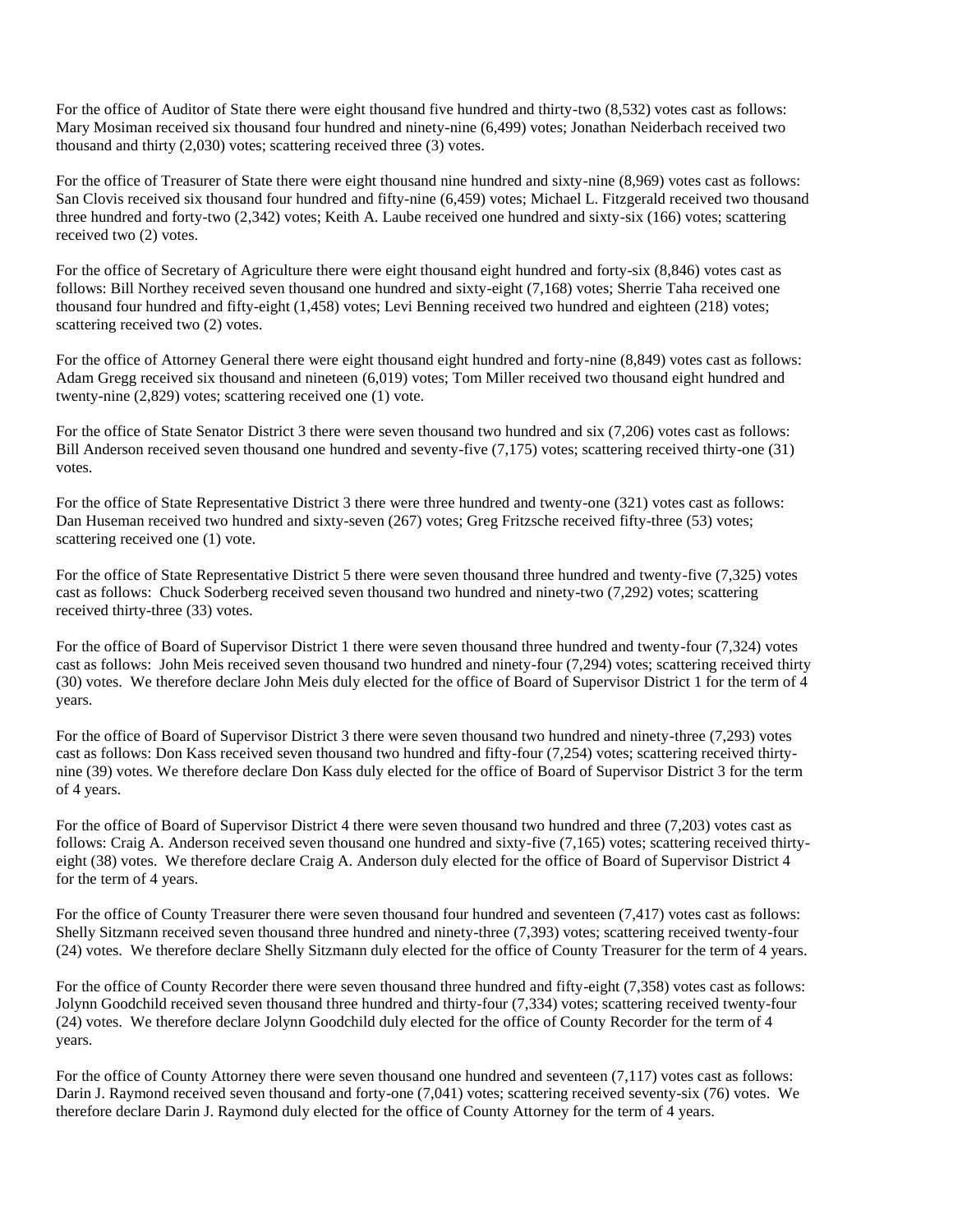For the office of Soil and Water Commission there were nine thousand three hundred and thirty-seven (9,337) votes cast as follows: Jeff Petersen received five thousand one hundred and one (5,101) votes; Patricia J. Winter received four thousand one hundred and ninety-one (4,191) votes; scattering received forty-five (45) votes. We therefore declare Jeff Petersen and Patricia J. Winter duly elected for the office of Soil and Water Commission for the term of 4 years.

For the office of County Agricultural Extension Council there were twenty-one thousand five hundred and twenty (21,520) votes cast as follows: Steve Tonsfeldt received four thousand four hundred and fifty-three (4.453) votes; Julie Madden received four thousand one hundred and sixty-three (4,163) votes; Jim Jauer received four thousand three hundred and fifty-four (4,354) votes; Chad Banks received four thousand three hundred and sixty-three (4,363) votes; Nicole Lindgren received four thousand one hundred and forty (4,140) votes; scattering received forty-seven (47) votes. We therefore declare Steve Tonsfeldt, Chad Banks, Jim Jauer, Julie Madden, Nicole Lindgren duly elected for the office of County Ag Extension Council for the term of 4 years.

For the office of Fredonia Township Trustee there were one hundred and fifty-two (152) votes cast as follows: Mike Schnepf received seventy-two (72) votes; Mike Detloff received eighty (80) votes. We therefore declare Mike Detloff and Mike Schnepf duly elected for the office of Fredonia Township Trustee for the term of 4 years.

For the office of Fredonia Township Clerk there were ninety-two (92) votes cast as follows: Wayne T. Pick received ninety-two (92) votes. We therefore declare Wayne T. Pick duly elected for the office Fredonia Township Clerk for the term of 4 years.

For the public measure "Shall the following judge of the Court of Appeals be retained in office?"

|                      | YES   | NO.   |
|----------------------|-------|-------|
| Thomas N. Bower      | 4.410 | 1,241 |
| Christopher McDonald | 4.216 | 1.235 |
|                      |       |       |

For the public measure "Shall the following judge of the District Court 3B be retained in office?"

| YES   | NO.   |
|-------|-------|
| 4.486 | 1.221 |
| 4.223 | 1.257 |
| 4.329 | 1.276 |
|       |       |

For the public measure "Shall the following judge of the District Court 3B - Associate be retained in office?"

|                      | YES   | NO    |
|----------------------|-------|-------|
| John C. Nelson       | 4.297 | 1.187 |
| Julie Ann Schumacher | 4.488 | 1,119 |

Motion by Guenthner, seconded by Loutsch, to approve the 2014 General Election canvass. Motion Carried.

Board approved the following claims per payroll dated 11-7-14:

| <b>GENERAL BASIC FUND</b> |              | Trenton Morton, wages      | \$<br>130.00 |
|---------------------------|--------------|----------------------------|--------------|
| Jessica Anderson, wages   | \$<br>939.18 | Kerri Petersen, wages      | 876.00       |
| Steve Beeck, wages        | 254.38       | Connie Peterson, wages     | 459.90       |
| Troy Beitelspacher, wages | 182.70       | Connie Pick, wages         | 880.65       |
| Luke DeJong, wages        | 700.26       | Chelsey Van Roekel, wages  | 372.30       |
| Conner Delfs, wages       | 95.00        | Nicole Van Sickler, wages  | 438.04       |
| Diana Dowhower, wages     | 648.00       | Gayle Walhof, wages        | 590.96       |
| Kelly Embrey, wages       | 597.37       | Employer withholdings      | 1,582.38     |
| Misty Hanks, wages        | 603.73       | Employee withholdings      | 2,045.76     |
| Pat Heissel, wages        | 110.00       |                            |              |
| Chris Jones, wages        | 1,010.46     | <b>RURAL SERVICES FUND</b> |              |
| Adam Kolker, wages        | 105.00       | Noel Ahmann, wages         | \$<br>731.38 |
| Steve Konz, wages         | 140.00       | Jeff Kramer, wages         | 182.70       |
| Lesley Meis, wages        | 392.16       | Alan Lucken, wages         | 826.71       |